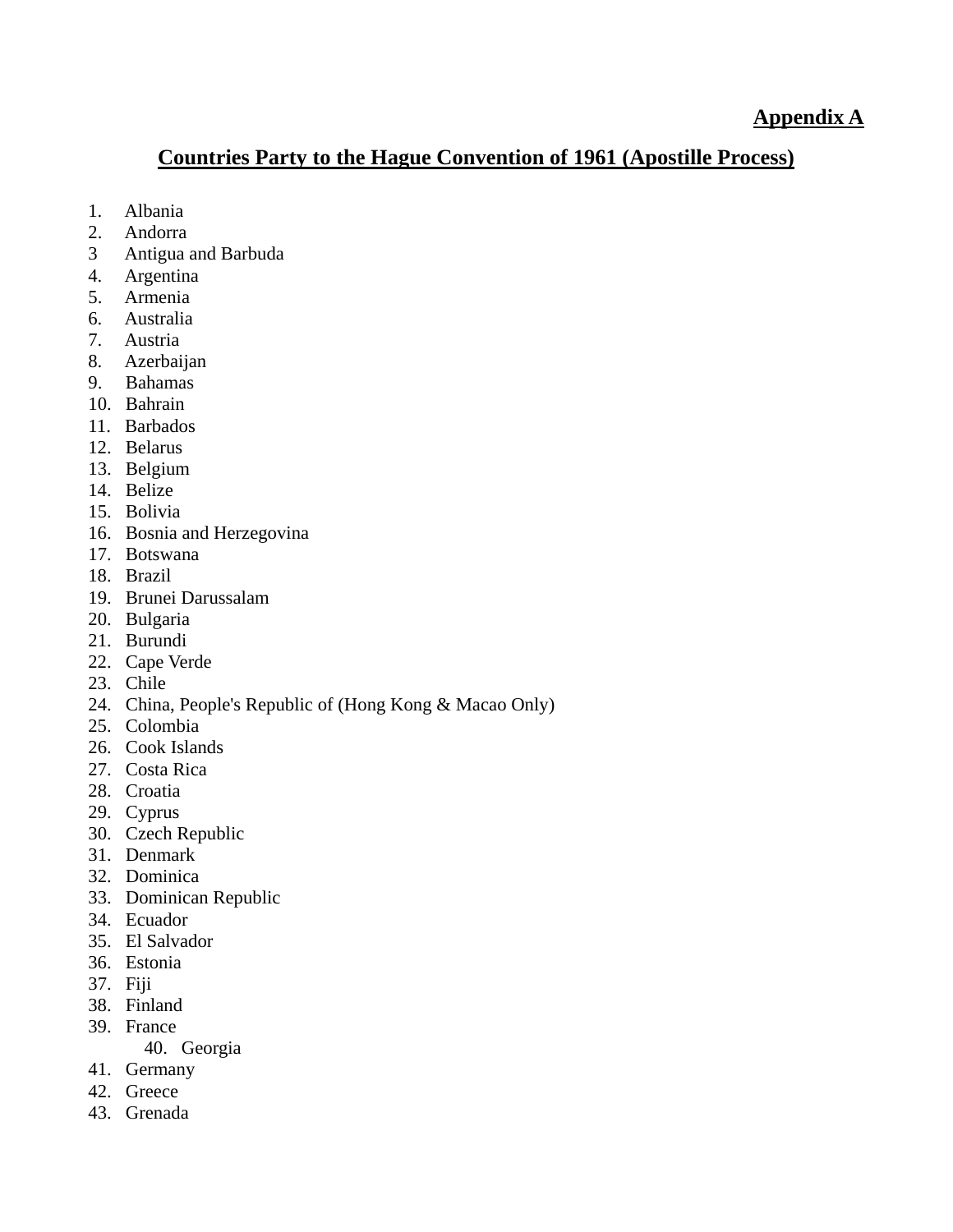- 44. Guatemala
- 45. Honduras
- 46. Hungary
- 47. Iceland
- 48. India
- 49. Ireland
- 50. Israel
- 51. Italy
- 52. Japan
- 53. Kazakhstan
- 54. Korea, Republic of
- 55. Kosovo
- 56. Kyrgyzstan
- 57. Latvia
- 58. Lesotho
- 59. Liberia
- 60. Liechtenstein
- 61. Lithuania
- 62. Luxembourg
- 63. Macedonia, former Yugoslav Republic of
- 64. Malawi
- 65. Malta
- 66. Marshall Islands
- 67. Mauritius
- 68. Mexico
- 69. Moldova, Republic of
- 70. Monaco
- 71. Mongolia
- 72. Montenegro
- 73. Morocco
- 74. Namibia
- 75. Netherlands
- 76. New Zealand
- 77. Nicaragua
- 78. Niue
	- 79. Norway
- 80. Oman
- 81. Panama
- 82. Paraguay
- 83. Peru
- 84. Poland
- 85. Portugal
- 86. Romania
- 87. Russian Federation
- 88. Saint Kitts and Nevis
- 89. Saint Lucia
- 90. Saint Vincent and the Grenadines